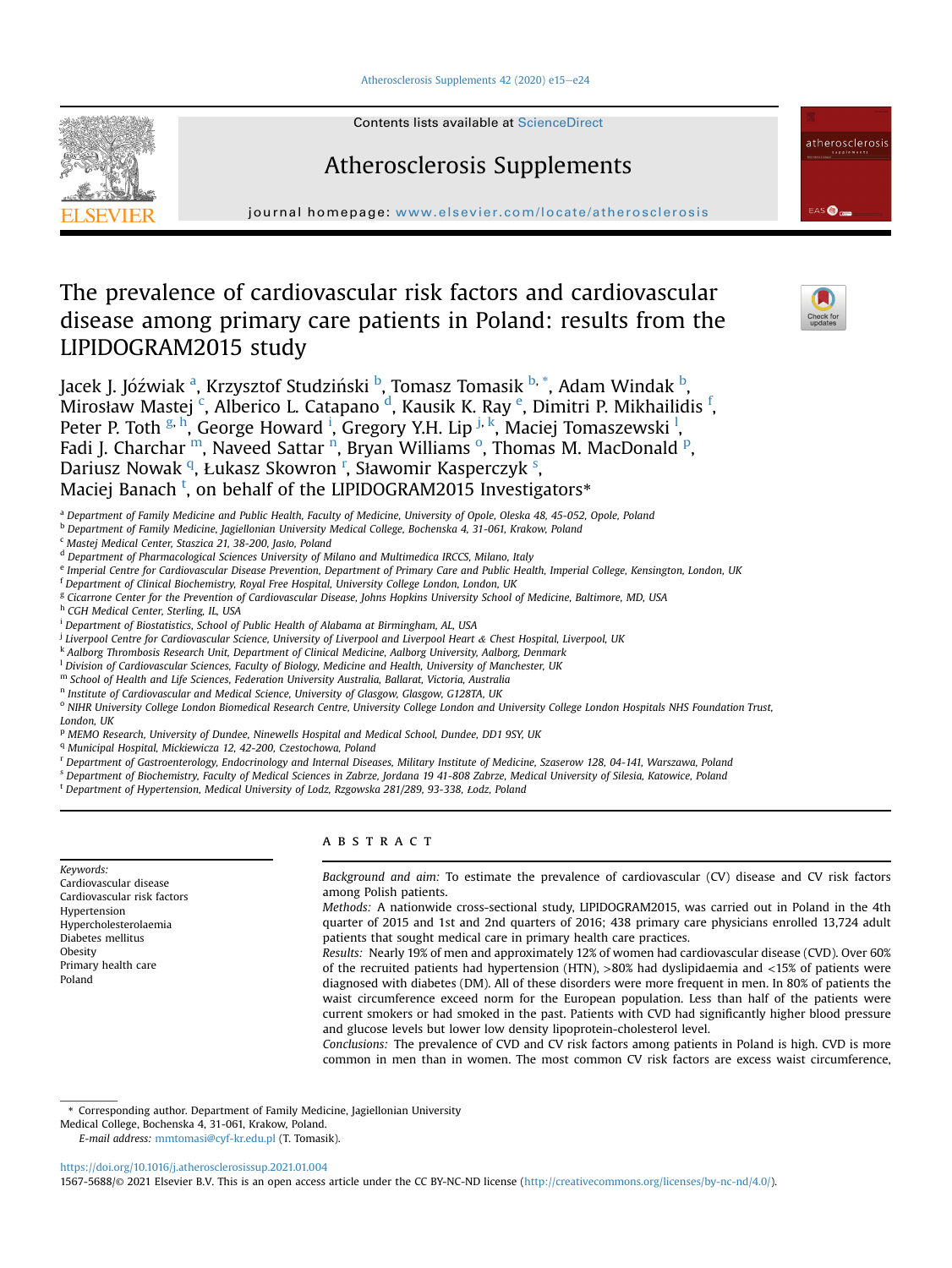dyslipidaemia and HTN. Family physicians should conduct activities to prevent, diagnose early and treat CVD in the primary health care population.

> © 2021 Elsevier B.V. This is an open access article under the CC BY-NC-ND license ([http://](http://creativecommons.org/licenses/by-nc-nd/4.0/) [creativecommons.org/licenses/by-nc-nd/4.0/](http://creativecommons.org/licenses/by-nc-nd/4.0/)).

## 1. Background

Cardiovascular disease (CVD) is currently one of the leading cause of mortality in the European Union (EU), where it causes around 800,000 deaths in men and 1 million deaths in women annually [\[1\]](#page-8-0). In 2015, within the EU, almost 49 million people were living with CVD. A higher CVD mortality burden is found in Central and Eastern European (CEE) countries compared with Northern, Southern and Western European states. In Greece in 2015, the agestandardised prevalence rate of CVD per 100,000 in women and men was 4052 and 5,189, respectively. During the same year, these rates in Poland were 6709 and 8830 [\[2](#page-8-1)[,3\]](#page-8-2).

Well-known, modifiable cardiovascular (CV) risk factors include elevated blood pressure (BP), hypercholesterolaemia, diabetes mellitus, obesity, low activity levels, poor diet and smoking. The prevalence of these, as well as the prevalence of CVD itself, are more common in the CEE than in Western Europe. In Poland, as in other countries of the CEE region (e.g. Slovakia and the Czech Republic), the prevalence of CV risk factors (except smoking) is increasing continuously [[2\]](#page-8-1).

There are estimates on the prevalence of CV risk factors in Poland, conducted at the beginning of previous decade on small segments of the population that only partially include primary care patients (e.g. NATPOL 2011 [\[4,](#page-8-3)[5\]](#page-8-4), WOBASZ II (2013/14) [\[5](#page-8-4)[,6\]](#page-8-5)). However, there are no current estimates on the prevalence of CV risk factors among patients solely in the primary care setting. LIP-IDOGRAM [[7,](#page-8-6)[8\]](#page-8-7) is a large cross-sectional study that was initiated in 2010, with a continuation of data collection in 2015 and 2016.

Improved control and reducing the prevalence of CV risk factors is one of the principal goals of primary care medicine. Effective primary care and preventative medicine can modify premature death, myocardial infarction (MI), ischemic stroke, and need for revascularization among patients at risk. Physicians providing primary health care identify and treat patients with CV risk factors and play prominent roles in implementing CVD prevention strategies within the communities they serve. According to the guidelines of the European Society of Cardiology (ESC), general practitioners (GPs) should provide CV risk factor evaluation, deliver intervention for high-risk patients, and educate patients. GPs should also detect CVD at an early stage, treat patients, and cooperate with other health professionals so as to optimize health care delivery [\[9](#page-8-8)[,10](#page-8-9)].

The preventable mortality rate in Poland decreased by about 10% between 2011 and 2016. However, it continues to be higher than in most EU Member States [[11](#page-8-10)]. Knowledge of CV risk factor prevalence in the Polish population is necessary in order to implement a broad, effective strategy aimed at reducing mortality, morbidity, and disability resulting from CVD.

# 2. Aim

The aim of this study is to determine: (1) the prevalence of CV disease, and, (2) ascertain CV risk factor prevalence, including hypertension (HTN), impairments in glycemic control, and cholesterol fraction levels in men and women treated in primary care in Poland.

# 3. Methodology

#### 3.1. Design

A nationwide cross-sectional study, LIPIDOGRAM2015, was carried out in Poland in the 4th quarter of 2015 and 1st and 2nd quarters of 2016.

#### 3.2. Setting

A group of 700 physicians-investigators working in public or private Primary Health Care Practices were randomly selected by principal investigator from the Medical Data Management database using computer software. The database includes national representation of primary care doctors. The group of 700 physiciansinvestigators was selected in a manner proportional to the number of inhabitants in a given administrative region (so called voivodeship). It was assumed that each physician-investigator will include at least 30 patients remaining under his medical care in the LIPIDOGRAM 2015 study. Due to the statistical correctness of the results, the number of patients included in the survey in the smallest Polish voivodeship (Lubuskie voivodeship - 2.64% of the population of Poland), should not be lower than 550 people. A total of 438 physicians in 398 practices in 16 major administrative regions were recruited.

### 3.3. Participants

Between October 2015 and June 2016, a total of 438 primary care physicians actively enrolled 13,724 patients. Inclusion criteria were: (1) age above 18 years, (2) being under the care of the givenphysician-investigator, (3) soughing care for any medical reason in primary health care practices, (4) give voluntary written consent to participate in the study. The patient was excluded if he (1) was legally deprived of the ability to make decisions or (2) planned to change his place of residence. 262 (37,4%) physicians refused to participate, the main reason reported was lack of time. Each physician-investigator consecutively recruited into this study at least 30 adults attending their primary care practices. Prior to data collection, each physician-investigator undertook individual training related to the study procedure and methodology as described in the LIPIDOGRAM2015 study design [[12\]](#page-8-11). A flow-chart of patients remarking the number of eligible participants, the number of selected and excluded patients, is presented as Supplementary material 1.

#### 3.4. Measurements

For each patient recruited for the study, a 28 item questionnaire was collected that gathered data on chronic diseases and their treatment, lifestyle (diet, physical activity, smoking status), and family history of CVD (altogether 24 questions). The questionnaire also recorded demographic data: age, sex, place of residence and level of education (altogether 4 questions). To prevent missing data only critical data elements were collected to minimize burden and focus on data routinely collected. The questionnaire was tested in a group of 10 primary care physicians who did not submit comments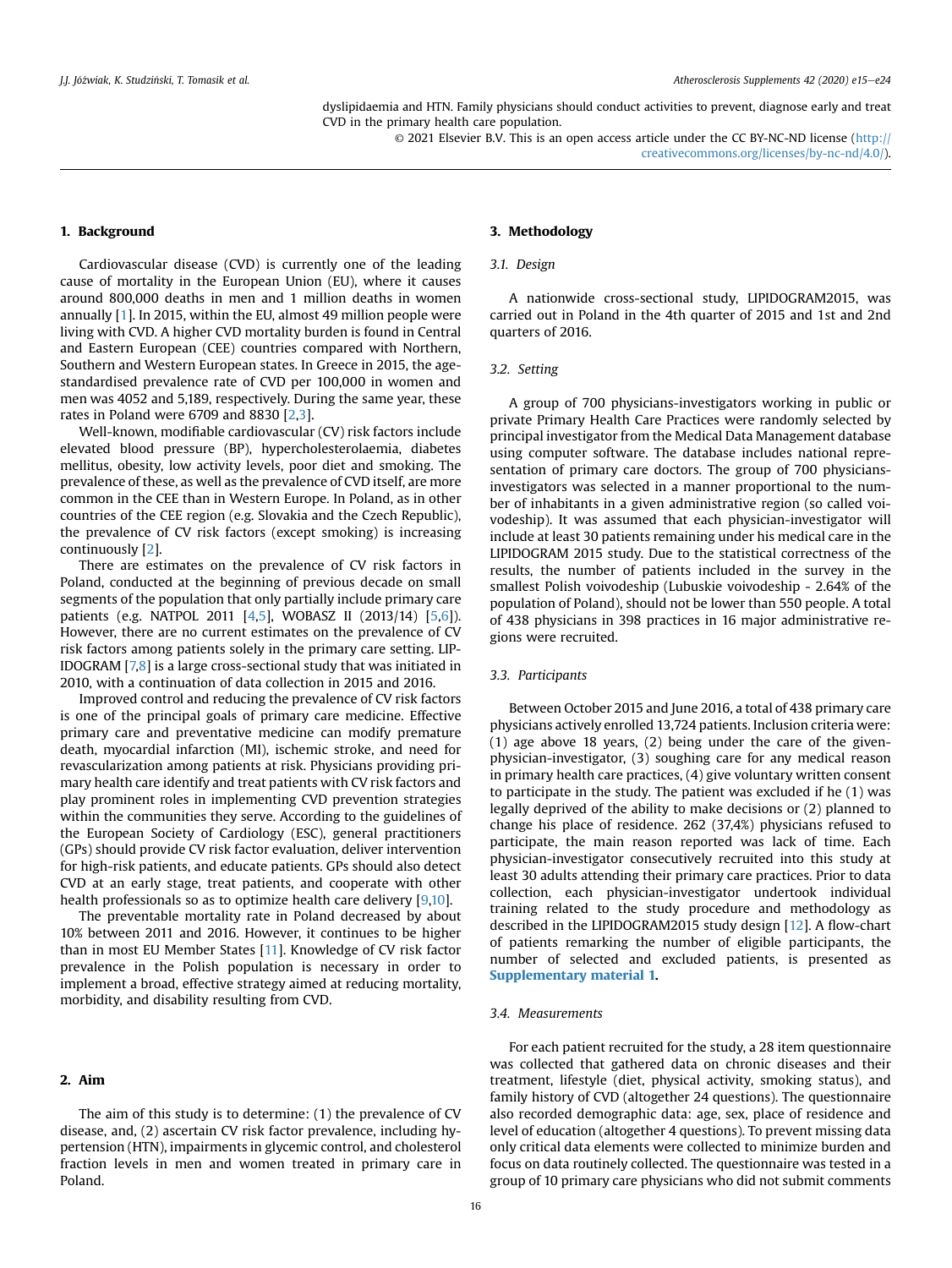or noted difficulties in completing it. The content validity was checked by comparing the questionnaire with other similar tools used in Poland (the English translation of the questionnaire is presented in the LIPIDOGRAM2015 study design [\[12](#page-8-11)].

In all patients, anthropometric measurements were made (height, body weight, waist circumference and hip circumference). Height and weight measurements were carried out without heavy clothing and shoes. Waist circumference was measured over the unclothed abdomen at a level of the midpoint between the lower margin of the ribs and the anterior superior iliac crest spine. Hip circumference was measured at the level of the greater trochanters. On the same day, measurements of BP and fasting glucose and lipid profile were taken. Patients were fasting for at least 12 h prior to the blood sample collection.

The collected blood samples were transferred in cooled containers to the central laboratory (Silesian Analytical Laboratories in Katowice, Poland). Measurements of total cholesterol, triglycerides, high-density lipoprotein cholesterol (HDL-C) and low-density lipoprotein cholesterol (LDL-C) (both by direct immunological measurement) were made using the same methodology and the same SIEMENS ADVIA 1800 analyser and SIEMENS reagents, within 12 h of drawing. The reference intervals of laboratory parameters were based on ESC guidelines of 2011 [[13\]](#page-8-12). Fasting glycaemia was measured using BIONIME glucometers and RIGHTEST strip tests, which indicated an acceptable accuracy and precision [[14\]](#page-8-13). On the same day, office BP measurements were performed with standard sphygmomanometers according to 2013 ESC/ESH Guidelines for the management of arterial HTN [\[15](#page-8-14)].

#### 3.5. Definitions and classification

HTN, DM and dyslipidaemia were defined in accordance with current guidelines (presented also in **Supplementary material 2)** [[13](#page-8-12)[,16,](#page-8-15)[17\]](#page-8-16).

Patients were defined as with HTN when: (1) HTN was prior diagnosed; or (2) patient used at least one hypotensive medication; or (3) office SBP was  $\geq$ 140 mmHg and/or office DBP was  $\geq$ 90 mmHg. Patients were defined as with dyslipidaemia when: (1) dyslipidaemia was prior diagnosed; or (2) patient used at least one lipid-lowering medication; or (3) LDL-C level was  $\geq$ 115 mg/dl and/ or TG level was  $\geq$ 150 mg/dl. Patients were defined as with DM when: (1) DM was prior diagnosed; or (2) patient used at least one hypoglycaemic medication.

Present CVD was defined as CVD confirmed prior to the onset of the LIPIDOGRAM study by invasive or non-invasive testing, and incuded: coronary heart disease (previous angina with or without acute coronary syndrome), previous myocardial infarction, atrial fibrillation or ischemic stroke [[13\]](#page-8-12).

WHO classification of obesity, based on the Body Mass Index (BMI), was used [\[18](#page-8-17)]. Normal waist circumference (<80 cm in women and <94 cm in men) was established according to the International Diabetes Federation (IDF) recommendations [[19\]](#page-8-18). Abdominal obesity was defined as the waist-hip ratio (WHR)  $\geq 1$ for men, and WHR  $\geq 0.85$  for women. Smokers were defined as patients who smoked at least one cigarette daily. Patients were defined as being treated for HTN, DM or dyslipidaemia when they use at least one hypotensive or hypoglycaemic or lipid-lowering medication, respectively.

### 3.6. Statistical analysis

Frequency rates are presented for variables measured on a nominal or ordinal scale. The categorical variables were compared between the patients with and without CVD using the Pearson's chi-square and continuous variables were compared using the

Student t-test or the U Mann-Whitney test as appropriate. Statistical significance was determined when  $p$  is  $< 0.05$  and  $p$  values were unadjusted for multiple comparisons. All statistical analyses were conducted using the STATISTICA programme, version 13.

# 3.7. Ethical issue

All individuals signed an informed consent to participate in the study and gave their permission to use anonymous questionnaire data, the results of their laboratory tests and secured biologic material for the purpose of statistical and scientific studies.The LIP-IDOGRAM2015 study received a positive opinion from the Bioethical Commission of the District Medical Chamber in Częstochowa on December 02, 2015 (No K.B.Cz.-0018/2015) and conforms to the principles outlined in the Declaration of Helsinki.

#### 4. Results

### 4.1. Population characteristics

The LIPIDOGRAM2015 study involved 13,724 patients (8690 women and 5034 men). The average age was 56.4 years (56.2 in men, 56.4 in women). Demographic characteristics of enrolled patients including the division into those with and without CVD are presented in [Table 1.](#page-3-0)

CVD was present in 1965 (15.4%) of patients and was more common in men (19%) than in women (11.6%). Coronary heart disease was present in 1787 (13%) of patients (10.4% of women and 17.4% of men). MI was present in 625 (4,6%) patients (2.2% of women and 8.6% of men), ischemic stroke in 268 (2%) of patients (1.6% of women and 2.5% of men) and hemorrhagic stroke in 31 (0.2%) of patients (0.2% of women and 0.3% of men).

Over 60% of participants had HTN (58.4% of women and 69.6% of men). Mean office BP values in patients treated for HTN were 139/ 83 mmHg, in people not treated for HTN mean BP values were 126/ 78 mmHg. Details regarding office systolic and diastolic BP are presented in [Table 2](#page-3-1).

DM was present in 11.8% of women and 16.3% of men. Mean glucose values in patients treated for DM were 137 mg/dl and in non-treated subjects, 99 mg/dl ([Table 2\)](#page-3-1).

Dyslipidaemia was present in 82.4% of women and 88.7% of men. In people treated for this condition, mean total cholesterol values were 192 mg/dl and mean LDL cholesterol values were 118 mg/dl. In patients without treatment, mean total cholesterol values were 208 mg/dl and mean LDL cholesterol values were 134 mg/dl ([Table 3\)](#page-4-0).

In the study population during the relevant period, less than 17% of patients smoked cigarettes but almost 1/3 reported that they had smoked in the past. Underweight was found in less than 1% of patients, and 25% of respondents had normal body weight. Overweight and obesity were present in almost 75% of participants (overweight in 39.5%, first-degree obesity in 24.7%, a second-degree in 7.6%, and third-degree in 2.5%). Waist circumference exceeding the norm was found in almost 80% of patients. Abdominal obesity was found in almost 45% of the subjects. The prevalence of CVD risk factors is shown in [Fig. 1.](#page-5-0)

# 4.2. The prevalence of CV risk factors in patients with CVD and without CVD

In patients without CVD, HTN occurred in 58.2%. In the subpopulation of patients with CVD, HTN was present in 88.5% ([Fig. 1a](#page-5-0)). Mean BP values, as well as the differences in groups with and without CVD, are presented in [Table 2.](#page-3-1)

DM was found in 10.6% of patients without CVD. Among patients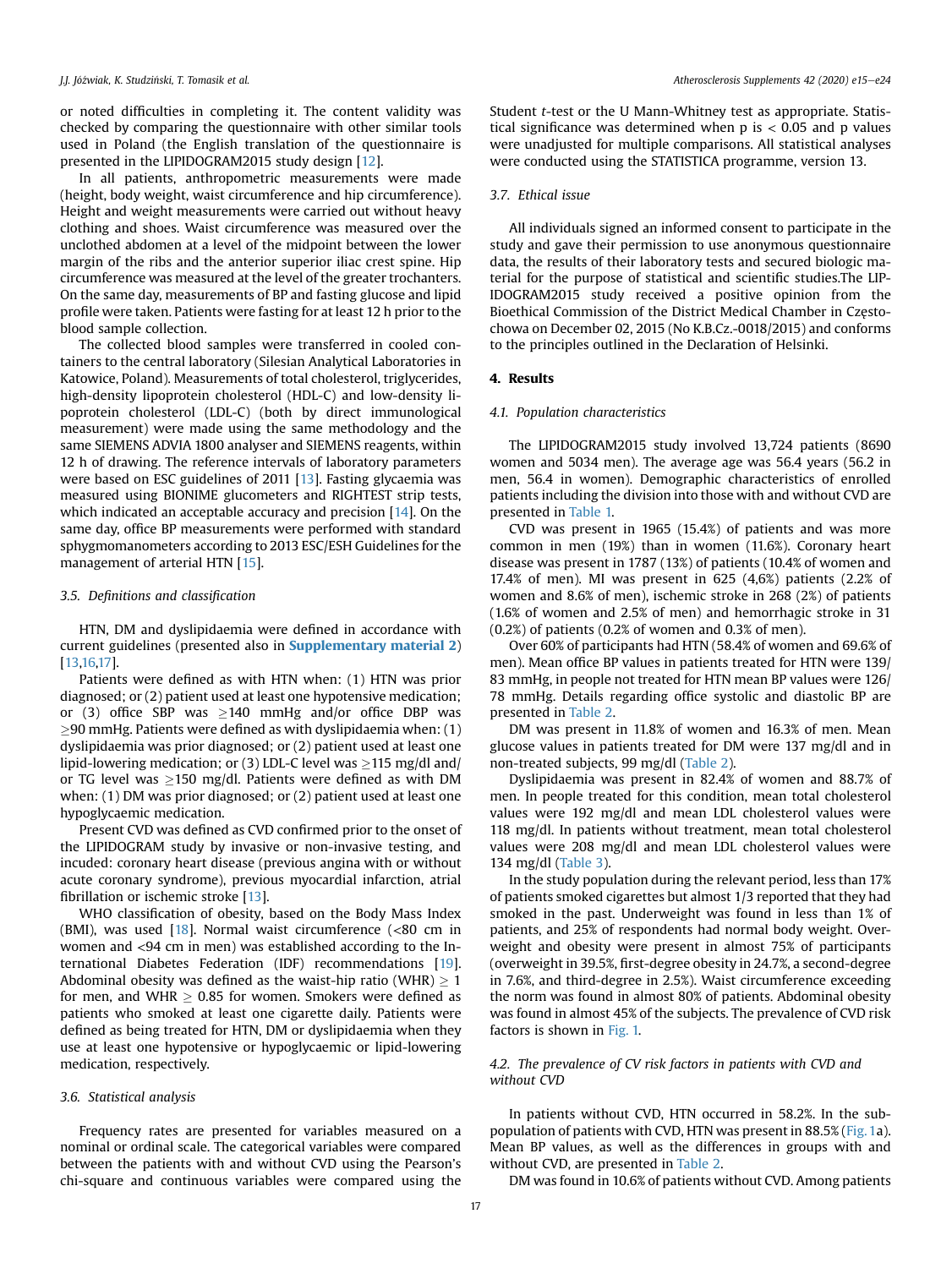#### <span id="page-3-0"></span>Table 1

Demographic characteristics of patients with CVD and without CVD in the LIPIDOGRAM2015 study.

|                                   | All         |                            |                | Men         |                            |               | Women       |                            |               |
|-----------------------------------|-------------|----------------------------|----------------|-------------|----------------------------|---------------|-------------|----------------------------|---------------|
|                                   | total       | $CVD (+)$                  | $CVD$ $(-)$    | total       | $CVD (+)$                  | $CVD$ $(-)$   | total       | $CVD (+)$                  | $CVD(-)$      |
| n(%)                              | 13724       | 1965<br>15.4%              | 11759<br>84.6% | 5034        | 956<br>19.0%               | 4078<br>81.0% | 8690        | 1009<br>11.6%              | 7681<br>88.4% |
| age $\overline{X} \pm SD$ (years) | $56 \pm 14$ | $67 \pm 9.5$<br>p < 0.01   | $54 \pm 13$    | $56 \pm 14$ | $66 \pm 9$<br>p < 0.01     | $54 \pm 14$   | $56 \pm 14$ | $68 \pm 10$<br>p < 0.01    | $55 \pm 13$   |
| Place of residence n (%)          |             |                            |                |             |                            |               |             |                            |               |
| Urban                             | 7028        | 1014<br>14.4%              | 6014<br>85.6%  | 2533        | 464<br>18.3%               | 2069<br>81.7% | 4495        | 550<br>12.2%               | 3945<br>87.8% |
| Rural                             | 6696        | 951<br>14.2%<br>$p = 0.71$ | 5745<br>85.8%  | 2501        | 492<br>19.7%<br>$p = 0.22$ | 2009<br>90.3% | 4195        | 459<br>10.9%<br>$p = 0.06$ | 3736<br>89.1% |
| Levels of education n (%)         |             |                            |                |             |                            |               |             |                            |               |
| Primary                           | 1727        | 453<br>26.2%               | 1274<br>73.8%  | 534         | 179<br>33.5%               | 355<br>66.5%  | 1193        | 274<br>23.0%               | 919<br>77.0%  |
| Vocational                        | 4052        | 706<br>17.4%               | 3346<br>82.6%  | 1968        | 425<br>21.6%               | 1543<br>78.4% | 2084        | 281<br>27.9%               | 1803<br>72.1% |
| Secondary                         | 4923        | 615<br>12.5%               | 4308<br>87.5%  | 1544        | 245<br>15.9%               | 1299<br>84.1% | 3379        | 370<br>11.0%               | 3009<br>89.0% |
| High                              | 3022        | 191<br>6.3%<br>p < 0.01    | 2831<br>93.7%  | 988         | 107<br>10.8%<br>p < 0.01   | 881<br>89.2%  | 2034        | 84<br>4.1%<br>p < 0.01     | 1950<br>95.9% |

 $CVD -$  cardiovascular disease,  $SD -$  standard deviation.

#### <span id="page-3-1"></span>Table 2

Level of BP and glucose in patients with CVD and without CVD in the LIPIDOGRAM2015 study.

|                                         | All          | Men                        | Women        |                            |              |                            |              |              |              |
|-----------------------------------------|--------------|----------------------------|--------------|----------------------------|--------------|----------------------------|--------------|--------------|--------------|
|                                         | total        | $CVD (+)$                  | $CVD$ $(-)$  | Total                      | $CVD (+)$    | $CVD(-)$                   | total        | $CVD (+)$    | $CVD$ $(-)$  |
| Total (n)<br><b>SBP</b>                 | 13724        | 1965                       | 11759        | 5034                       | 956          | 4078                       | 8690         | 1009         | 7681         |
| $\overline{X} \pm SD$ (mmHg)            | $132 \pm 18$ | $137 + 19$<br>p < 0.01     | $131 \pm 18$ | $135 \pm 18$<br>p < 0.01   | $137 \pm 19$ | $135 \pm 17$<br>p < 0.01   | $130 \pm 19$ | $138 \pm 19$ | $129 \pm 18$ |
| <b>DBP</b>                              |              |                            |              |                            |              |                            |              |              |              |
| $\overline{X}$ ± SD (mmHg)              | $80 \pm 11$  | $81 \pm 11$<br>p < 0.01    | $80 \pm 11$  | $83 \pm 11$<br>p < 0.01    | $82 \pm 11$  | $83 \pm 10$<br>p < 0.01    | $79 \pm 10$  | $81 \pm 11$  | $79\pm10$    |
| Treated for HTN (n)<br><b>SBP</b>       | 6515         | 1592                       | 4923         | 2516                       | 768          | 1748                       | 3999         | 824          | 3175         |
| $\overline{X} \pm SD$ (mmHg)            | $139 \pm 18$ | $140 \pm 19$<br>$p = 0.04$ | $139 \pm 18$ | $140 \pm 18$<br>$p = 0.11$ | $139 \pm 19$ | $141 \pm 18$<br>p < 0.01   | $138 \pm 18$ | $140 \pm 19$ | $138 \pm 18$ |
| <b>DBP</b>                              |              |                            |              |                            |              |                            |              |              |              |
| $\overline{X}$ ± SD (mmHg)              | $83 \pm 11$  | $82 \pm 11$<br>$p = 0.01$  | $83 \pm 11$  | $84 \pm 11$<br>$p = 0.00$  | $83 \pm 11$  | $85 \pm 11$<br>$p = 0.20$  | $82 \pm 10$  | $81 \pm 11$  | $82 \pm 10$  |
| Non-treated for HTN (n)<br><b>SBP</b>   | 7209         | 373                        | 6836         | 2518                       | 188          | 2330                       | 4691         | 185          | 4506         |
| $\overline{X}$ ± <b>SD</b> (mmHg)       | $126 \pm 16$ | $129 \pm 17$<br>p < 0.01   | $126 \pm 16$ | $131 \pm 16$<br>$p = 0.47$ | $130 \pm 18$ | $131 \pm 16$<br>p < 0.01   | $124 \pm 16$ | $129 \pm 17$ | $123 \pm 16$ |
| <b>DBP</b>                              |              |                            |              |                            |              |                            |              |              |              |
| $\overline{X}$ ± SD (mmHg)              | $78 \pm 10$  | $78 \pm 10$<br>$p = 0.98$  | $78 \pm 10$  | $81 \pm 10$<br>p < 0.01    | $79 \pm 11$  | $81 \pm 10$<br>$p = 0.19$  | $77 \pm 10$  | $78 \pm 10$  | $77 \pm 10$  |
| glycaemia $\overline{X} \pm SD$ (mg/dl) | $103 \pm 25$ | $113 \pm 32$<br>p < 0.01   | $102 \pm 23$ | $106 \pm 27$<br>p < 0.01   | $113 \pm 32$ | $104 \pm 26$<br>p < 0.01   | $102 \pm 23$ | $112 \pm 32$ | $101 \pm 22$ |
| Treated for DM (n)                      | 1728         | 570                        | 1158         | 770                        | 290          | 480                        | 958          | 280          | 678          |
| glycaemia $\overline{X}$ ± SD (mg/dl)   | $137 \pm 42$ | $138 \pm 42$<br>$p = 0.54$ | $137 \pm 42$ | $139 \pm 42$<br>$p = 0.91$ | $139 \pm 40$ | $139 \pm 44$<br>$p = 0.91$ | $136 \pm 42$ | $137 \pm 43$ | $135 \pm 41$ |
| Non-treated for DM (n)                  | 11996        | 1395                       | 10601        | 4264                       | 666          | 3598                       | 7732         | 7003         | 729          |
| glycaemia $\overline{X} \pm SD$ (mg/dl) | $99 \pm 16$  | $102 \pm 19$<br>p < 0.01   | $98 \pm 16$  | $100 \pm 18$<br>p < 0.01   | $102 \pm 19$ | $99 \pm 17$<br>p < 0.01    | $98 \pm 15$  | $97 \pm 15$  | $102 \pm 19$ |

CVD - cardiovascular disease, DBP - diastolic blood pressure, SBP - systolic blood pressure, HTN - hypertension, DM - diabetes, SD - standard deviation.

with CVD, previously diagnosed DM was present in 30.7% [\(Fig. 1a](#page-5-0)). Mean values of glycaemia and statistical significance of differences in the groups with and without CVD are presented in [Table 2.](#page-3-1)

In patients without CVD, overweight was found in 39.9% and obesity in 32.8%. Excess waist circumference ( $\geq$ 80 cm in women and  $\geq$ 94 cm in men) was detected in 77.4%. Abdominal obesity (WHR  $\geq$  1 for men and  $\geq$ 0.85 for women) was found in 43.1% ([Fig. 1](#page-5-0)b).

Dyslipidaemia was detected in 83.7% of people without CVD. Among patients with CVD, 90.8% had dyslipidaemia ([Fig. 1](#page-5-0)a). Mean values of cholesterol fraction, as well as the statistical significance of differences in groups without and with CVD, are presented in [Table 3.](#page-4-0)

In patients with diagnosed CVD, overweight was present in 36.6% and obesity in 47.3%. Excess waist circumference ( $\geq$ 80 cm in women and  $\geq$ 94 cm in men) was detected in 88.9%. Abdominal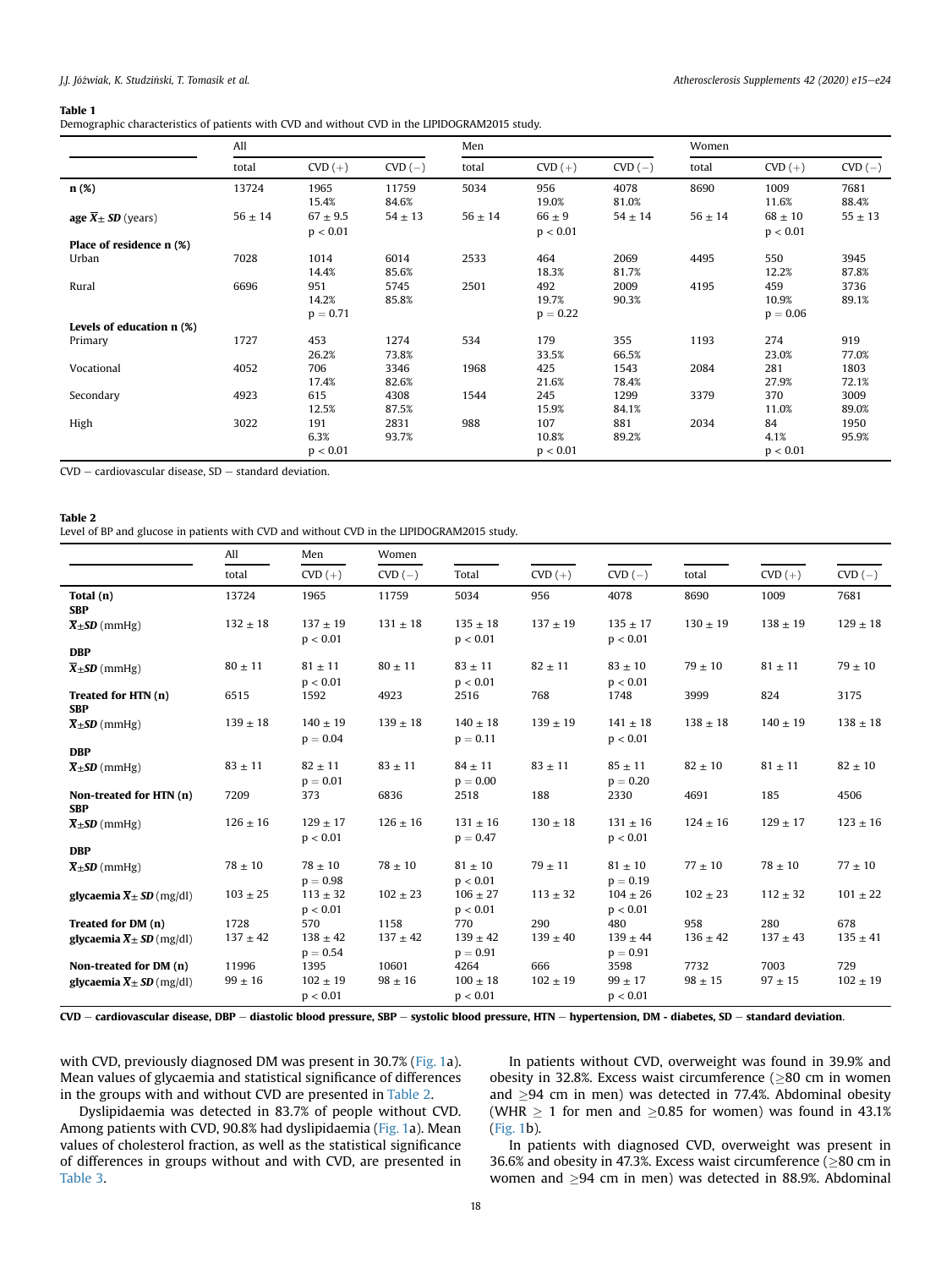#### <span id="page-4-0"></span>Table 3

Lipids profile in patients with CVD and without CVD in the LIPIDOGRAM2015 study.

|                                                                 | All                   |                                  |                       | Men                  |                                 |                      | Women                |                                  |                      |
|-----------------------------------------------------------------|-----------------------|----------------------------------|-----------------------|----------------------|---------------------------------|----------------------|----------------------|----------------------------------|----------------------|
|                                                                 | total                 | $CVD (+)$                        | $CVD(-)$              | total                | $CVD (+)$                       | $CVD$ $(-)$          | total                | $CVD (+)$                        | $CVD(-)$             |
| Total $(n)$<br><b>TC</b> $\overline{X}$ $\pm$ <b>SD</b> (mg/dl) | 13724<br>$202 \pm 44$ | 1965<br>$184 \pm 45$<br>p < 0.01 | 11759<br>$206 \pm 43$ | 5034<br>$198 \pm 45$ | 956<br>$175 \pm 41$<br>p < 0.01 | 4078<br>$203 \pm 44$ | 8690<br>$205 \pm 44$ | 1009<br>$192 \pm 47$<br>p < 0.01 | 7681<br>$207 \pm 43$ |
| <b>HDL-C</b> $\overline{X}$ + SD (mg/dl)                        | $55 \pm 15$           | $50 \pm 14$<br>p < 0.01          | $56 \pm 15$           | $48 \pm 13$          | $45 \pm 12$<br>p < 0.01         | $49 \pm 13$          | $59\pm15$            | $55 \pm 14$<br>p < 0.01          | $59 \pm 15$          |
| <b>LDL-C</b> $\overline{X}$ + <b>SD</b> (mg/dl)                 | $129 \pm 41$          | $114 \pm 41$<br>p < 0.01         | $131 \pm 40$          | $127 \pm 40$         | $109 \pm 38$<br>p < 0.01        | $132 \pm 39$         | $129 \pm 41$         | $118 \pm 43$<br>p < 0.01         | $131 \pm 40$         |
| non-HDL-C $\overline{X} \pm SD$ (mg/dl)                         | $148 \pm 42$          | $134 \pm 42$<br>p < 0.01         | $150 \pm 42$          | $150 \pm 44$         | $130 \pm 39$<br>p < 0.01        | $154 \pm 43$         | $146 \pm 41$         | $137 \pm 44$<br>p < 0.01         | $147 \pm 41$         |
| <b>TG</b> $\overline{X}$ $\pm$ <b>SD</b> (mg/dl)                | $148 \pm 118$         | $153 \pm 104$<br>$p = 0.03$      | $147 \pm 121$         | $172 \pm 153$        | $160 \pm 127$<br>$p = 0.01$     | $174 \pm 158$        | $135 \pm 90$         | $146 \pm 76$<br>p < 0.01         | $133 \pm 92$         |
| Treated for dyslipidaemia (n)                                   | 4703                  | 1296                             | 3407                  | 1899                 | 651                             | 1248                 | 2804                 | 645                              | 2159                 |
| <b>TC</b> $\overline{X}$ + SD (mg/dl)                           | $192 \pm 47$          | $178 \pm 45$<br>p < 0.01         | $197 \pm 46$          | $186 \pm 46$         | $171 \pm 40$<br>p < 0.01        | $194 \pm 47$         | $196 \pm 47$         | $185 \pm 48$<br>p < 0.01         | $199 \pm 46$         |
| <b>HDL-C</b> $\overline{X}$ $\pm$ <b>SD</b> (mg/dl)             | $52 \pm 15$           | $49 \pm 14$<br>p < 0.01          | $54 \pm 15$           | $47 \pm 13$          | $44 \pm 12$<br>p < 0.01         | $48 \pm 14$          | $56 \pm 15$          | $54 \pm 14$<br>p < 0.01          | $57 \pm 15$          |
| <b>LDL-C</b> $\overline{X}$ + SD (mg/dl)                        | $118 \pm 42$          | $108 \pm 40$<br>p < 0.01         | $121 \pm 42$          | $115 \pm 39$         | $105 \pm 36$<br>p < 0.01        | $120 \pm 40$         | $120 \pm 44$         | $110 \pm 43$<br>p < 0.01         | $122 \pm 43$         |
| non-HDL-C $\overline{X} \pm SD$ (mg/dl)                         | $139 \pm 44$          | $129 \pm 42$<br>p < 0.01         | $143 \pm 45$          | $139 \pm 45$         | $127 \pm 38$<br>p < 0.01        | $146 \pm 47$         | $140 \pm 44$         | $131 \pm 45$<br>p < 0.01         | $142 \pm 44$         |
| <b>TG</b> $\overline{X}$ ± <b>SD</b> (mg/dl)                    | $164 \pm 142$         | $158 \pm 115$<br>$p = 0.03$      | $167 \pm 150$         | $183 \pm 174$        | $166 \pm 140$<br>p < 0.01       | $192 \pm 189$        | $151 \pm 112$        | $150 \pm 81$<br>$p = 0.57$       | $152 \pm 120$        |
| Non-treated for dyslipidaemia (n)                               | 9021                  | 669                              | 8352                  | 3135                 | 305                             | 2830                 | 5886                 | 364                              | 5522                 |
| <b>TC</b> $\overline{X}$ $\pm$ <b>SD</b> (mg/dl)                | $208 \pm 42$          | $195 \pm 44$<br>p < 0.01         | $209 \pm 42$          | $205 \pm 43$         | $183 \pm 43$<br>p < 0.01        | $207 \pm 42$         | $210 \pm 41$         | $205 \pm 42$<br>$p = 0.02$       | $210 \pm 41$         |
| <b>HDL-C</b> $\overline{X}$ + <b>SD</b> (mg/dl)                 | $56 \pm 15$           | $52 \pm 13$<br>p < 0.01          | $57 \pm 15$           | $49 \pm 13$          | $46 \pm 11$<br>p < 0.01         | $49 \pm 13$          | $60 \pm 15$          | $57 \pm 13$<br>p < 0.01          | $60 \pm 15$          |
| <b>LDL-C</b> $\overline{X}$ + SD (mg/dl)                        | $134 \pm 39$          | $125 \pm 40$<br>p < 0.01         | $135 \pm 38$          | $135 \pm 38$         | $119 \pm 40$<br>p < 0.01        | $137 \pm 38$         | $134 \pm 39$         | $131 \pm 39$<br>$p = 0.11$       | $134 \pm 39$         |
| non-HDL-C $\overline{X} \pm SD$ (mg/dl)                         | $152 \pm 40$          | $144 \pm 40$<br>p < 0.01         | $152 \pm 40$          | $156 \pm 42$         | $138 \pm 40$<br>p < 0.01        | $158 \pm 41$         | $150 \pm 40$         | $148 \pm 40$<br>$p = 0.56$       | $150 \pm 40$         |
| <b>TG</b> $\overline{X}$ ± <b>SD</b> (mg/dl)                    | $140 \pm 103$         | $144 \pm 80$<br>$p = 0.14$       | $140 \pm 105$         | $165 \pm 137$        | $151 \pm 92$<br>$p = 0.01$      | $166 \pm 141$        | $127 + 77$           | $139 \pm 68$<br>p < 0.01         | $126 \pm 77$         |

CVD - cardiovascular disease, TC - total cholesterol, HDL-C - high-density lipoprotein cholesterol, LDL-C - low-density lipoprotein cholesterol, TG - triglycerides, SD standard deviation.

To receive values in mmol/l: (1) for TC, HDL-C, and LDL-C please divide the value in mg/dl by 38.67; (2) for TG please divide the value in mg/dl by 88.57.

obesity was found in 54.5%, respectively [\(Fig. 1b](#page-5-0)).

17.4% patients without CVD were current smokers and 27.7% had smoked in the past. Among patients with diagnosed CVD, 13.0% were current smokers and 39.1% had smoked in the past ([Fig. 1c](#page-5-0)).

The number of CV risk factors was higher in both female and male patients with CVD in comparison with those without it  $(p < 0.01)$ . All participating in the study women had a significantly lower number of CV risk factors than men ( $p < 0.01$ ) ([Fig. 2](#page-6-0)a). The proportion of patients with multiple risk factors increased substantially with age  $-$  the correlation coefficient Gamma is 0.31 for the entire study population (0.39 for women, 0.20 for men). However, this phenomenon did not apply to the oldest age groups ([Fig. 2b](#page-6-0))[.Fig. 2.](#page-6-0)

# 5. Discussion

# 5.1. Main findings

In the population of men and women seeking medical care in primary health care practices in Poland in 2015 and 2016, nearly 19% of men and approximately 12% of women had CVD. Over 60% of the recruited patients had HTN, > 80% had dyslipidaemia and <15% of patients were previously diagnosed with DM. All of these disorders were more frequent in men. Overweight and obesity were present in more than three-quarters of patients with four-fifths of them exceeding the waist circumference norm for the European

population. Slightly less than half of the patients were current smokers or had smoked in the past. Patients with CVD had significantly higher BP and glucose levels but lower LDL-C level. In patients with CVD, HTN and dyslipidaemia were twice as frequent and DM three times more so than in patients without it.

## 5.2. Comparison with other studies

There are substantial differences in the prevalence of CVD and CV risk factors between European countries. This fact is confirmed by recent studies on the prevalence of metabolic risk factors [\[20\]](#page-8-19), HTN [[21,](#page-8-20)[22\]](#page-8-21) and obesity [[23\]](#page-8-22). A higher CVD mortality burden is found in CEE countries compared to that in Northern, Southern and Western European countries [[24](#page-8-23)].

In NATPOL2011, which was conducted in Poland in 2011 on a representative sample of 2417 individuals from the general population aged from 18 to 79 years, HTN was found in 36.8% of men and 29.4% of women. Hypercholesterolaemia was present in 61.1% participants, DM occurred in 7.0% of men and 6.4% of women and obesity  $-23.6%$  and 19.7%, respectively [\[25](#page-8-24)].

In another study conducted in Poland in 2013-2014, WOBASZ II, hypertension occurred in 46.2% of men and 40.4% of women [\[26\]](#page-8-25) and hypercholesterolaemia was found in 70.3% of men and in 64.3% of women [[27](#page-8-26)]. Prevalence of obesity was 24.4% in men and 25.0% in women and the prevalence of overweight was 43.2% and 30.5%, respectively. Excess waist circumference  $(\geq 94 \text{ cm in men or})$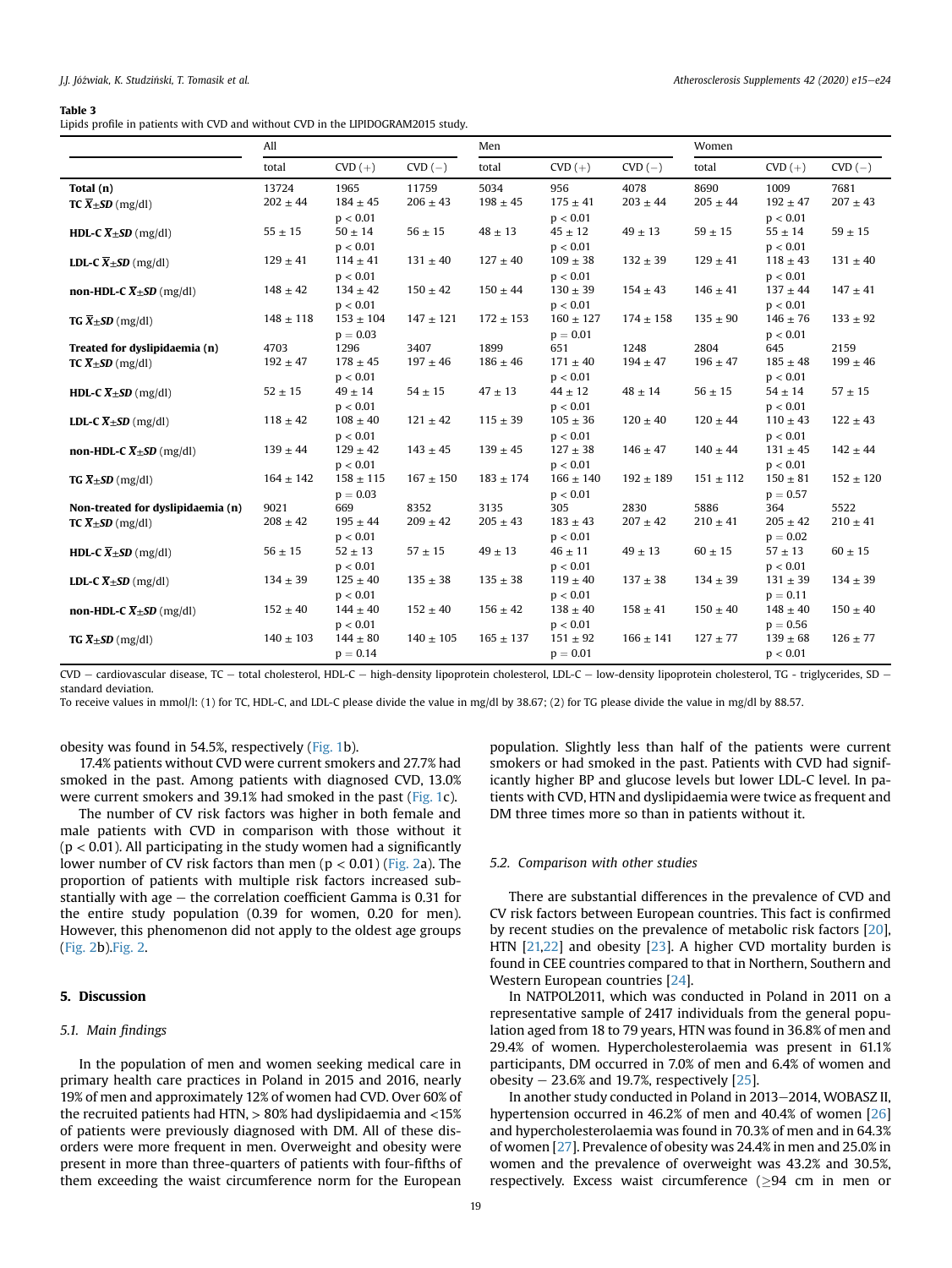<span id="page-5-0"></span>J.J. Jóźwiak, K. Studziński, T. Tomasik et al. **Atherosclerosis Supplements 42 (2020) e15–e24** 



[Fig. 1](#page-5-0). Prevalence of cardiovascular risk factors among patients with CVD and without CVD in the LIPIDOGRAM2015 study. Fig. 1a. Prevalence of HTN, DM and dyslipidaemia among patients with CVD and without CVD. [Fig. 1b](#page-5-0). Prevalence of weight disorders among patients with CVD and without CVD. [Fig. 1](#page-5-0)c. Smoking status of patients with CVD and without CVD. CVD - cardiovascular disease.

80 cm in women) occurred in 59.4% of men and 67.4% of women [[28](#page-9-0)]. The prevalence of regular tobacco smoking was 29.9% among men and 20.5% among women [\[29\]](#page-9-1). However, the population in WOBASZ II study was older (above 20 years old). The participation rates for WOBASZ and WOBASZ II was around 75% and 47%, respectively. Some results were based on a survey questionnaire only and DM prevalence was not taken into consideration.

In the LIPIDOGRAM2004 and LIPIDOGRAM2006 studies, the prevalence rate of overweight and obesity among adult patients remaining under the care of family physicians in Poland were assessed. Approximately 75% of the patients included in studies had BMI > 25 kg/m<sup>2</sup>. The overweight rate was higher among men than women (48.0% vs 39.2% in 2004, and 47.4% vs 39.7% in 2006). Obesity was present in >30% of participants - in 2004 32.8% in men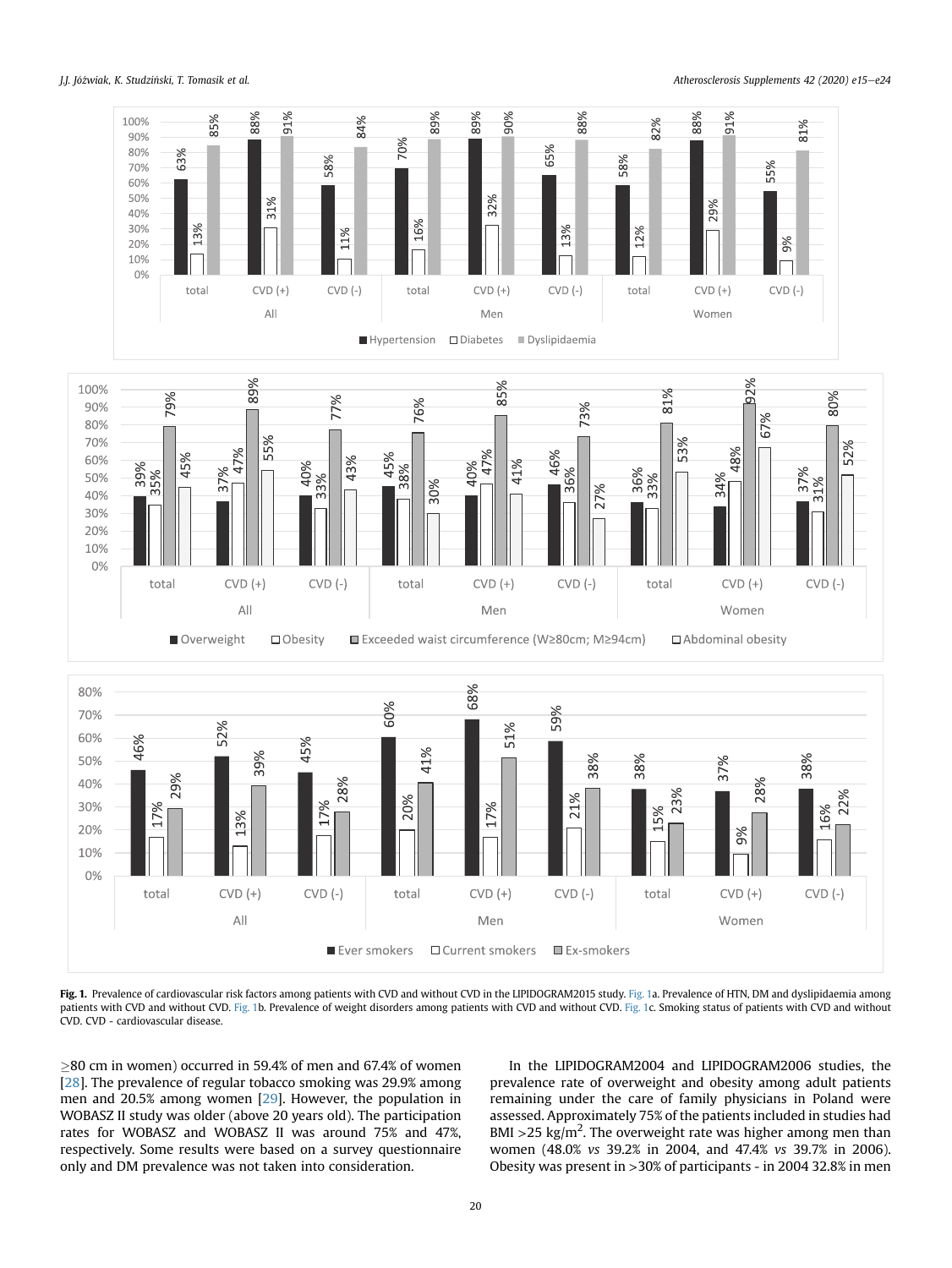<span id="page-6-0"></span>

[Fig. 2](#page-6-0). Number of risk factors among patients participating in the LIPIDOGRAM2015 study. Fig. 2a. Number of risk factors among patients with CVD and without CVD[.Fig. 2b](#page-6-0). Number of risk factors among patients in different age groups. Risk factors included in the analysis: hypertension, dyslipidaemia, diabetes mellitus, current cigarette smoking, obesity (BMI  $\geq$ 25). CVD - cardiovascular disease.

and 31.2% in women and in 2006, 34.7% and 31.6%, respectively. In LIPIDOGRAM 2015, the obesity rate was even higher (38.2% in men and 32.9% in women) [[7,](#page-8-6)[30,](#page-9-2)[31](#page-9-3)].

The results of the LIPIDOGRAM2015 study are similar to other studies from Central and Eastern Europe. In a project carried out in  $2014-2016$  on 1051 patients from the general population in Prague, Czech Republic, the prevalence of hypercholesterolaemia and hyperglycaemia were 49% and 12.8% in women and 52.9% and 18.9% in men, respectively. Obesity and overweight were present in 16.3% and 26.7% of women and 20.3% and 48.8% of men. Excess waist circumference was diagnosed in 56.1% of women and 57% of men. However, the population in this study was limited to one city only and other CV risk factors, including HTN, were not taken into consideration [\[32\]](#page-9-4). In research conducted in 2007 on 1111 patients age 20–65 years from the general population in Tallinn, Estonia, HTN occurred in 26.1% of women and 36.8% of men. The prevalence of overweight and excess waist circumference was 48.3% and 44.5% in women and 62.6% and 48.5% in men, respectively. Hypercholesterolaemia and type 2 DM were present in 62% and 2.7% of women and 70.7% and 4% of men. In 2007, 20.5% of women and 36.1% of men were current smokers. However, the population in this study was also limited to one city only and other CV risk factors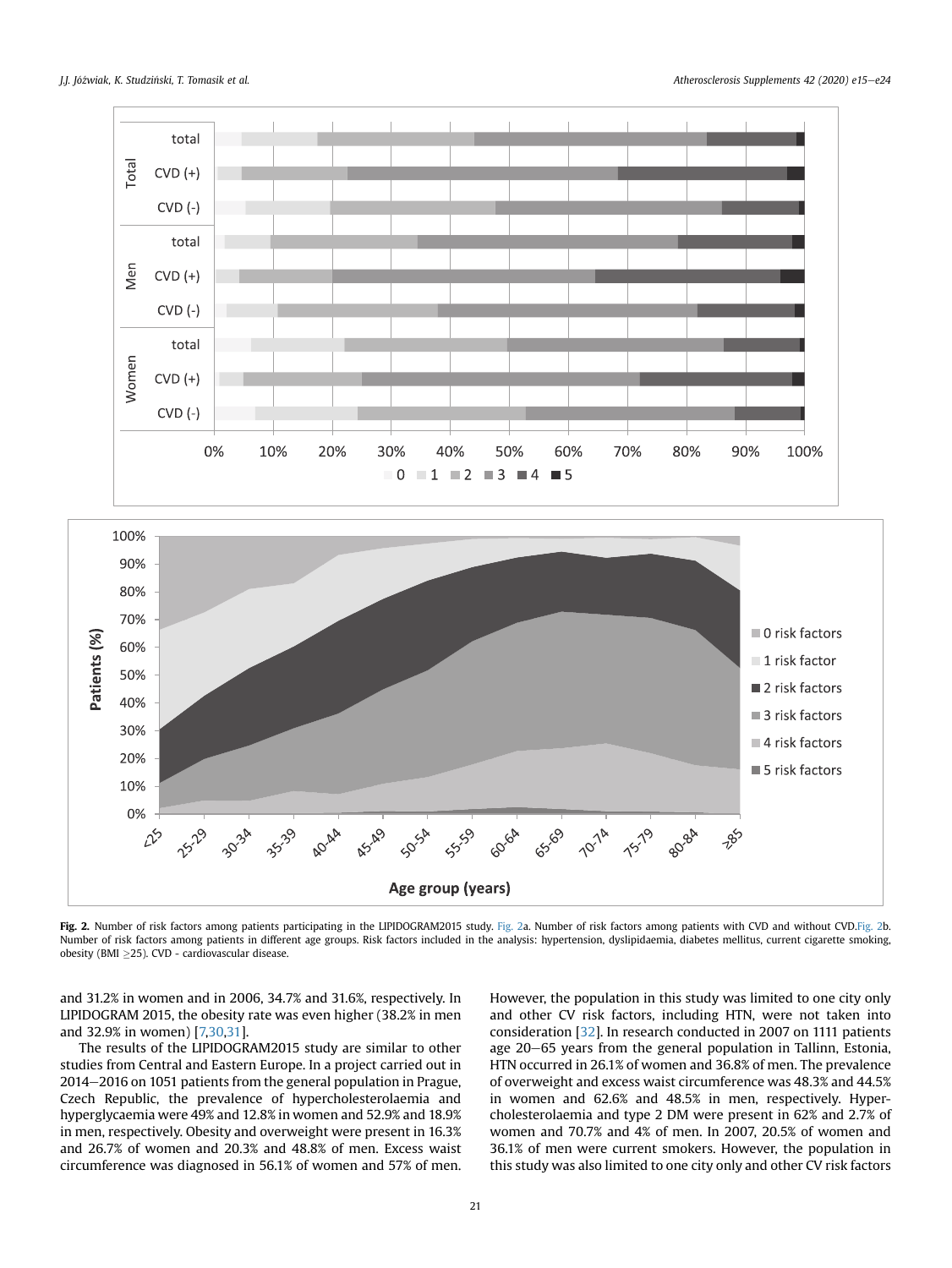were not taken into consideration [\[33\]](#page-9-5). The higher prevalence of CV risk factors that was shown in our study may be caused by the composition of the study population as these were patients who sought medical assistance in primary health care practices and were not from the general population.

### 5.3. Strengths and limitations

To the best of our knowledge, this is the largest epidemiological study concerning CVD and CV risk factors representative of the regional distribution of residents in Poland in the last 5 years. This is the only study in Poland specifically aimed at the primary care patient population who seek medical care. Data uncovering the burden of CVD risk factors in a primary healthcare setting in Poland which may be of importance for other regions. Moreover, it is a hands-on study in which data has been collected in detail and is relevant for primary and secondary prevention. Other strengths of our study were that laboratory tests of lipids levels were carried out in the central laboratory and the fact that all physicianinvestigators underwent training.

There are also some obvious limitations. The study enrolled patients who seek medical assistance in primary health care practices and is not representative of the general Polish population since around 10% of patients in Poland are not entitled (due to lack of insurance or not choosing their GP) to use this service. The study period did not include the summer months, which may influence the results. A relatively large proportion of primary care physicians refused to participate in the study. Moreover, patients in individual practices were not recruited by a randomization process. Physicians enrolled patients consecutively. No follow-up was performed, which is one of the limitations often found in observational studies. Additionally, the glucose level was measured by a glucometer, not by the most precise method, hence these measurements were not taken into account for defining of glucose impairment.

#### 5.4. Interpretation and implication

The study provides relevant, current and precise data on the prevalence of CVD and CV risk factors in a representative sample of patients attending primary healthcare for various reasons in Poland.

The results of the study draw attention to the fact that in Poland men less often than women use primary health care (1:3). The larger female population enrolled in the study is due to the fact that women report to primary care more often than men. A similar trend was observed in previous LIPIDOGRAM studies [[7,](#page-8-6)[8](#page-8-7)[,30,](#page-9-2)[31\]](#page-9-3). Because of that, it is also worth considering using female partners as a channel to reach men who do not use preventive and screening tests in primary healthcare.

The results of our study are important for family doctors. They confirm the well-known fact that CVD and CV risk factors occur frequently in the population covered by family doctor care, and also provide quantitative data in this field. Physicians should aware of the essential findings of this study. Firstly, CVD and its major risk factors are more common in men than women. Secondly, risk factors are more common in patients with CVD than without them. Both of these facts should be taken into account when planning activities in primary and secondary prevention. The results of our study can also be helpful for family doctors in the planning of continuous education and should be taken into account in the activities for the development of practices and quality improvement.

The results are also important for cardiologists. They indicate the possibility of taking action in primary health care in the field of primary and secondary CVD prevention and the need for close cooperation between cardiologists and family doctors in the

diagnosis and treatment of patients with CVD.

Study results provide public health specialists with accurate data on the prevalence of risk factors and CVD. This data should be taken into account when planning policies, allocating resources and financing CVD prevention. This is particularly important, because in 2016 preventable mortality in Poland was 218 per 100,000 population and was significantly higher than the EU average of 161. Moreover, the central national audit carried out in Poland in the years  $2012-2015$  showed that the financing of preventive measures was insufficient and in addition, the funds were inappropriately allocated [[11](#page-8-10)].

Researchers are able to make comparisons with previous LIP-IDOGRAM studies and follow trends in the prevalence of CVD and CV risk factors in the population of patients attending primary healthcare in Poland. It also seems beneficial to continue research on primary healthcare patients in Poland in the future and to start similar research in the other countries of Central and Eastern Europe.

# 6. Conclusions

The prevalence of CVD and CV risk factors among patients attending primary healthcare in Poland is high, but it seems not to differ from the frequency in other countries of Central and Eastern Europe. The most common CV risk factors are excess waist circumference, dyslipidaemia and HTN. Among patients in the primary care setting seeking medical care in Poland, CVD is more common in men than in women. Family physicians working in primary health care, as well as health authorities at all levels from local to national, should conduct activities to prevent, diagnose early and treat CVD in the primary health care population.

### Authors

JJJ and MB collected the data. JJJ, KS, TT, AW and MB analysed the data and edited the first draft and final versions of the manuscript. MM, ALC, RKK, DPM, TPP, HG, LGYH, MT, CFJ, SN, WB, MTM, DN, ŁS, SK developed models, reviewed results, provided guidance on methodology, or reviewed the manuscript, and approved the final version of the manuscript. JJJ, TT and MB - the first, corresponding and senior authors had full access to all the data in the study and had final responsibility for the decision to submit for publication.

### CRediT authorship contribution statement

Jacek J. Jóźwiak: Conceptualization, Methodology, Data curation, Resources, Supervision, Writing - review & editing. Krzysztof Studzinski: Formal analysis, Writing - original draft, Visualization. Tomasz Tomasik: Formal analysis, Writing - original draft, Visualization, Supervision. Adam Windak: Writing - review  $\&$  editing. Mirosław Mastej: Writing - review & editing. Alberico L. Cata**pano:** Writing - review & editing. Kausik K. Ray: Writing - review & editing. Dimitri P. Mikhailidis: Writing - review & editing. Peter **P. Toth:** Writing - review & editing. George Howard: Writing review & editing. Gregory Y.H. Lip: Writing - review & editing. Maciej Tomaszewski: Writing - review & editing. Fadi J. Charchar: Writing - review & editing. Naveed Sattar: Writing - review & editing. Bryan Williams: Writing - review  $\&$  editing. Thomas M. MacDonald: Writing - review & editing. Dariusz Nowak: Writing review  $&$  editing, Writing - review  $&$  editing. Lukasz Skowron: Writing - review & editing. Stawomir Kasperczyk: Writing - review & editing. Maciej Banach: Conceptualization, Methodology, Data curation, Resources, Supervision, Writing - review & editing.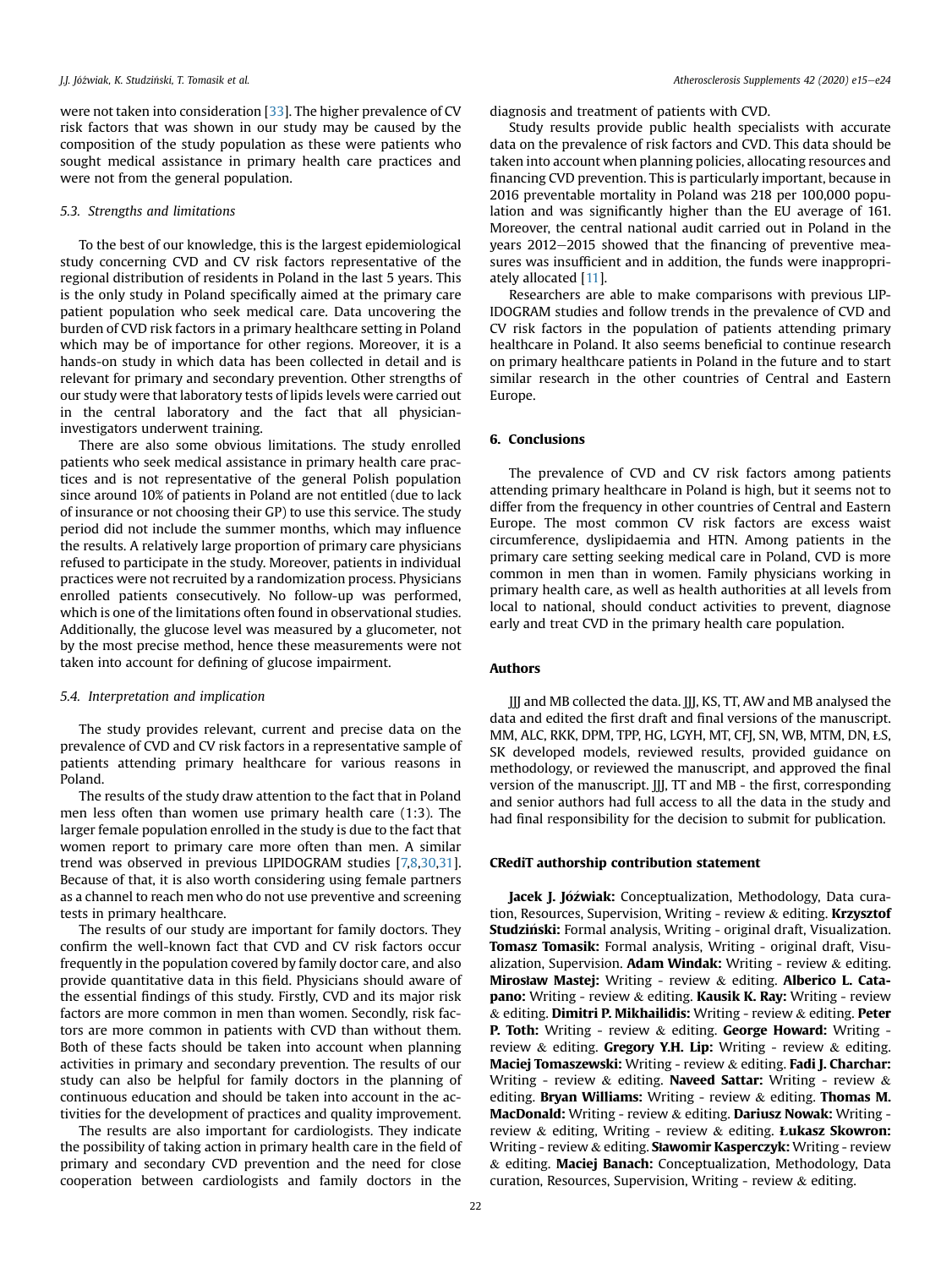#### Declaration of competing interest

JJJ has received research grant/support from Valeant, and has served as a consultant or speaker for Valeant, Amgen, Teva, Servier, Boehringer Ingelheim, Celgene, Bioton, Microlife and ALAB Laboratories. TT has served as a consultant or speaker for Boehringer Ingelheim, Novartis, Shire, Biofarm, Eli Lilly. AW has served as a consultant or speaker for Merck, Boehringer Ingelheim, Sanofi Aventis, Bausch Health. ALC reports grants from Amgen, Sanofi, Regeneron personal fees from Merck, Sanofi, Regeneron, AstraZeneca, Amgen, Novartis, outside the submitted work. DPM has given talks and attended conferences sponsored by Amgen, Novonordisk and Libytec. MTM has no direct competing interests in regards to this paper. His dept holds or has held research grants from Pfizer, Amgen, Ipsen, Shire, Teijin & Menarini. He was or has been the principal investigator on trials paid for by: Pfizer, Novartis, Ipsen, Teijin & Menarini. In the last 5 years have been paid consulting or speakers fees by Novartis, Takeda, Shire, & AstraZeneca. ŁS has given talks and attended conferences sponsored by Janssen-Cilag, Pfizer, Krka. SK has served as a speaker for Novartis. MB has received research grant(s)/support from Amgen, Mylan, Sanofi and Valeant, and has served as a consultant for Amgen, Daiichi-Sankyo, Esperion, Freia Pharmaceuticals, Herbapol, Kogen, KRKA, Mylan, Novartis, Novo-Nordisk, Polfarmex, Polpharma, Sanofi-Aventis, Servier, and Zentiva.

# Acknowledgements

The present study was an initiative of the Polish Lipid Association (PoLA) and the College of Family Physician in Poland (CFPiP). The present study was funded by an unrestricted educational grant from Valeant. As a supporter of the study, Valeant had no role in study design, data analysis, data interpretation, or writing of the report. The present study was also supported by Silesian Analytical Laboratories (SLA), CHDE, BIO-RAD. The work of ALC has been supported by Ministry of Health - Ricerca Corrente - IRCCS Multi-Medica, PRIN 2017H5F943 and ERANET ER-2017-2364981. In addition, we would like to thank all volunteer investigators, all volunteer staff and all participants. The list of the LIPIDOGRAM 2015 investigators is presented in Supplementary material 3. This article is part of a Supplement entitled "Plasma lipids and cardiovascular risk: Nutritional and therapeutic approaches" published with support from Societa Italiana di Terapia Clinica e Sperimentale (SITeCS).

#### Appendix A. Supplementary data

Supplementary data to this article can be found online at [https://doi.org/10.1016/j.atherosclerosissup.2021.01.004.](https://doi.org/10.1016/j.atherosclerosissup.2021.01.004)

#### References

- <span id="page-8-0"></span>[1] WHO Mortality Database. [http://apps.who.int/healthinfo/statistics/mortality/](http://apps.who.int/healthinfo/statistics/mortality/whodpms/) [whodpms/](http://apps.who.int/healthinfo/statistics/mortality/whodpms/).
- <span id="page-8-1"></span>[2] Roth GA, Mensah GA, Johnson CO, et al., GBD-NHLBI-JACC Global Burden of Cardiovascular Diseases Writing Group. Global Burden of Cardiovascular Diseases and Risk Factors, 1990-2019: Update From the GBD 2019 Study. J Am Coll Cardiol 2020;76(25):2982-3021. [https://doi.org/10.1016/](https://doi.org/10.1016/j.jacc.2020.11.010) [j.jacc.2020.11.010](https://doi.org/10.1016/j.jacc.2020.11.010).
- <span id="page-8-2"></span>[3] GBD 2017 Causes of Death Collaborators. Global, regional, and national agesex-specific mortality for 282 causes of death in 195 countries and territories, 1980-2017: a systematic analysis for the Global Burden of Disease Study 2017. Lancet (London, England) 2018;392:1736-88. [https://doi.org/](https://doi.org/10.1016/S0140-6736(18)32203-7) [10.1016/S0140-6736\(18\)32203-7](https://doi.org/10.1016/S0140-6736(18)32203-7).
- <span id="page-8-3"></span>[4] Zdrojewski T, Rutkowski M, Bandosz P, et al. Rozpowszechnienie i kontrola czynników ryzyka sercowo-naczyniowego w Polsce. Cele i sposób realizacji badania NATPOL 2011. Kardiol Pol 2013;71:381-92. [https://doi.org/10.5603/](https://doi.org/10.5603/KP.2013.0066) [KP.2013.0066.](https://doi.org/10.5603/KP.2013.0066)
- <span id="page-8-4"></span>[5] Banach M, Jankowski P, Jóźwiak J, et al. PoLA/CFPiP/PCS guidelines for the

management of dyslipidaemias for family physicians 2016. Arch Med Sci 2017;13:1e45. [https://doi.org/10.5114/aoms.2017.64712.](https://doi.org/10.5114/aoms.2017.64712)

- <span id="page-8-5"></span>[6] Drygas W, Niklas AA, Piwońska A, et al. Wieloośrodkowe ogólnopolskie Badanie stanu Zdrowia Ludności (badanie WOBASZ II): założenia, metody i realizacja. Kardiol Pol 2016;74:681–90. https://doi.org/10.5603/ [https://doi.org/10.5603/](https://doi.org/10.5603/KP.a2015.0235) [KP.a2015.0235](https://doi.org/10.5603/KP.a2015.0235).
- <span id="page-8-6"></span>[7] Tomasik T, Jozwiak J, Windak A, et al. Prevention of coronary heart disease in primary medical care in Poland: results from the LIPIDOGRAM study. Eur J  $\text{Cardiovasc}$  Prev Rehabil 2011:18:287-96. https://doi.org/10.1177 [1741826710389366](https://doi.org/10.1177/1741826710389366).
- <span id="page-8-7"></span>[8] Kaess BM, Jozwiak J, Mastej M, et al. Association between anthropometric obesity measures and coronary artery disease: a cross-sectional survey of 16,657 subjects from 444 Polish cities. Heart 2010;96:131-5. [https://doi.org/](https://doi.org/10.1136/hrt.2009.171520) [10.1136/hrt.2009.171520](https://doi.org/10.1136/hrt.2009.171520).
- <span id="page-8-8"></span>[9] Piepoli MF, Hoes AW, Agewall S, et al. European Guidelines on cardiovascular disease prevention in clinical practice. Eur Heart J 2016;37:2315-81. [https://](https://doi.org/10.1093/eurheartj/ehw106) [doi.org/10.1093/eurheartj/ehw106](https://doi.org/10.1093/eurheartj/ehw106). 2016.
- <span id="page-8-9"></span>[10] Soran H, Adam S, Mohammad JB, et al. Hypercholesterolaemia - practical information for non-specialists. Arch Med Sci 2018;14:1-21. [https://doi.org/](https://doi.org/10.5114/aoms.2018.72238) [10.5114/aoms.2018.72238.](https://doi.org/10.5114/aoms.2018.72238)
- <span id="page-8-10"></span>[11] OECD/European Observatory on Health Systems and Policies. Poland: country health profile 2019, state of health in the EU, vols. 1-23. OECD Publ; 2019. 2019, [https://ec.europa.eu/health/sites/health/](https://ec.europa.eu/health/sites/health/files/state/docs/2019_chp_be_english.pdf)files/state/docs/2019\_chp\_be\_ [english.pdf](https://ec.europa.eu/health/sites/health/files/state/docs/2019_chp_be_english.pdf).
- <span id="page-8-11"></span>[12] Jóźwiak JJ, Kasperczyk S, Tomasik T, et al. Design and rationale of a nationwide screening analysis from the LIPIDOGRAM2015 and LIPIDOGEN2015 study. 2020. [https://doi.org/10.5114/aoms.2020.96052.](https://doi.org/10.5114/aoms.2020.96052)
- <span id="page-8-12"></span>[13] Reiner Z, Catapano AL, De Backer G, et al. ESC/EAS guidelines for the management of dyslipidaemias: the task force for the management of dyslipidaemias of the European society of Cardiology (ESC) and the European atherosclerosis society (EAS). Eur Heart J 2011;32:1769-818. [https://doi.org/](https://doi.org/10.1093/eurheartj/ehr158) [10.1093/eurheartj/ehr158](https://doi.org/10.1093/eurheartj/ehr158).
- <span id="page-8-13"></span>[14] Kermani SK, Khatony A, Jalali R, et al. Accuracy and precision of measured blood sugar values by three glucometers compared to the standard technique. J Clin Diagn Res 2017;11. <https://doi.org/10.7860/JCDR/2017/23926.9613>.  $0C<sub>05–8</sub>$
- <span id="page-8-14"></span>[15] Mancia G, Fagard R, Narkiewicz K, et al. ESH/ESC guidelines for the management of arterial hypertension: the task force for the management of arterial hypertension of the European society of hypertension (ESH) and of the European society of Cardiology (ESC). Eur Heart J 2013;34:2159-219. [https://](https://doi.org/10.1093/eurheartj/eht151) [doi.org/10.1093/eurheartj/eht151](https://doi.org/10.1093/eurheartj/eht151). 2013.
- <span id="page-8-15"></span>[16] Tykarski A, Narkiewicz K, Gaciong Z, et al. Guidelines for the management of hypertension. Recommendations of the Polish Society of Hypertension short version. Kardiol Pol 2015;73:676-700. [https://doi.org/10.5603/](https://doi.org/10.5603/KP.2015.0157) [KP.2015.0157](https://doi.org/10.5603/KP.2015.0157). 2015.
- <span id="page-8-16"></span>[17] Mł[ynarski W, Cypryk K, Hiszpania C, et al. Guidelines on the management of](http://refhub.elsevier.com/S1567-5688(21)00004-0/sref17) [diabetic patients. A position of Diabetes Poland. 2015. 2015](http://refhub.elsevier.com/S1567-5688(21)00004-0/sref17).
- <span id="page-8-17"></span>[18] WHO. Body mass index (BMI) classifications. [http://apps.who.int/bmi/index.](http://apps.who.int/bmi/index.jsp?introPage=intro_3.html) [jsp?introPage](http://apps.who.int/bmi/index.jsp?introPage=intro_3.html)=[intro\\_3.html](http://apps.who.int/bmi/index.jsp?introPage=intro_3.html). [Accessed 22 December 2019].
- <span id="page-8-18"></span>[19] Alberti KGMM, Zimmet P, Shaw J. Metabolic syndrome-a new world-wide definition. A consensus statement from the international diabetes federa-<br>tion. Diabet Med 2006:23:469-80. https://doi.org/10.1111/i.1464[https://doi.org/10.1111/j.1464-](https://doi.org/10.1111/j.1464-5491.2006.01858.x) [5491.2006.01858.x](https://doi.org/10.1111/j.1464-5491.2006.01858.x).
- <span id="page-8-19"></span>[20] GBD 2017 Risk Factor Collaborators. Global, regional, and national comparative risk assessment of 84 behavioural, environmental and occupational, and metabolic risks or clusters of risks for 195 countries and territories, 1990- 2017: a systematic analysis for the Global Burden of Disease Stu. Lancet (London, England) 2018;392:1923-94. [https://doi.org/10.1016/S0140-](https://doi.org/10.1016/S0140-6736(18)32225-6) [6736\(18\)32225-6.](https://doi.org/10.1016/S0140-6736(18)32225-6)
- <span id="page-8-20"></span>[21] NCD Risk Factor Collaboration (NCD-RisC). Contributions of mean and shape of blood pressure distribution to worldwide trends and variations in raised blood pressure: a pooled analysis of 1018 population-based measurement studies with 88.6 million participants. Int J Epidemiol 2018. [https://doi.org/](https://doi.org/10.1093/ije/dyy016) [10.1093/ije/dyy016.](https://doi.org/10.1093/ije/dyy016) Published Online First: 19 March.
- <span id="page-8-21"></span>[22] Beaney T, Schutte AE, Tomaszewski M, et al. May Measurement Month 2017: an analysis of blood pressure screening results worldwide. Lancet Glob Health 2018;6:e736-43. [https://doi.org/10.1016/S2214-109X\(18\)30259-6](https://doi.org/10.1016/S2214-109X(18)30259-6).
- <span id="page-8-22"></span>[23] NCD Risk Factor Collaboration (NCD-RisC). Worldwide trends in body-mass index, underweight, overweight, and obesity from 1975 to 2016: a pooled analysis of 2416 population-based measurement studies in 128.9 million children, adolescents, and adults. Lancet (London, England) 2017;390: 2627-42. https://doi.org/10.1016/S0140-6736(17)32129-
- <span id="page-8-23"></span>[24] GBD 2017 Mortality Collaborators. Global, regional, and national age-sexspecific mortality and life expectancy, 1950-2017: a systematic analysis for the Global Burden of Disease Study 2017. Lancet (London, England) 2018;392: 1684e735. [https://doi.org/10.1016/S0140-6736\(18\)31891-9](https://doi.org/10.1016/S0140-6736(18)31891-9).
- <span id="page-8-24"></span>[25] [Zdrojewski T, Rutkowski M, Bandosz P, et al. \[Assessment of the prevalence](http://refhub.elsevier.com/S1567-5688(21)00004-0/sref25) [and control of cardiovascular risk factors in Poland](http://refhub.elsevier.com/S1567-5688(21)00004-0/sref25) - [NATPOL 1997, 2002,](http://refhub.elsevier.com/S1567-5688(21)00004-0/sref25) [2011 studies\]. In: \[Epidemiology and prevention of cardiovascular diseases\].](http://refhub.elsevier.com/S1567-5688(21)00004-0/sref25) Kraków: Medycyna Praktyczna; 2015. p. 57–[64.](http://refhub.elsevier.com/S1567-5688(21)00004-0/sref25)
- <span id="page-8-25"></span>[26] Niklas A, Flotyńska A, Puch-Walczak A, et al. Prevalence, awareness, treatment and control of hypertension in the adult polish population  $-$  multi-center national population health examination surveys - WOBASZ studies. Arch Med Sci 2018;14:951-61. <https://doi.org/10.5114/aoms.2017.72423>.
- <span id="page-8-26"></span>[27] Pajak A, Szafraniec K, Polak M, et al. Changes in the prevalence, management